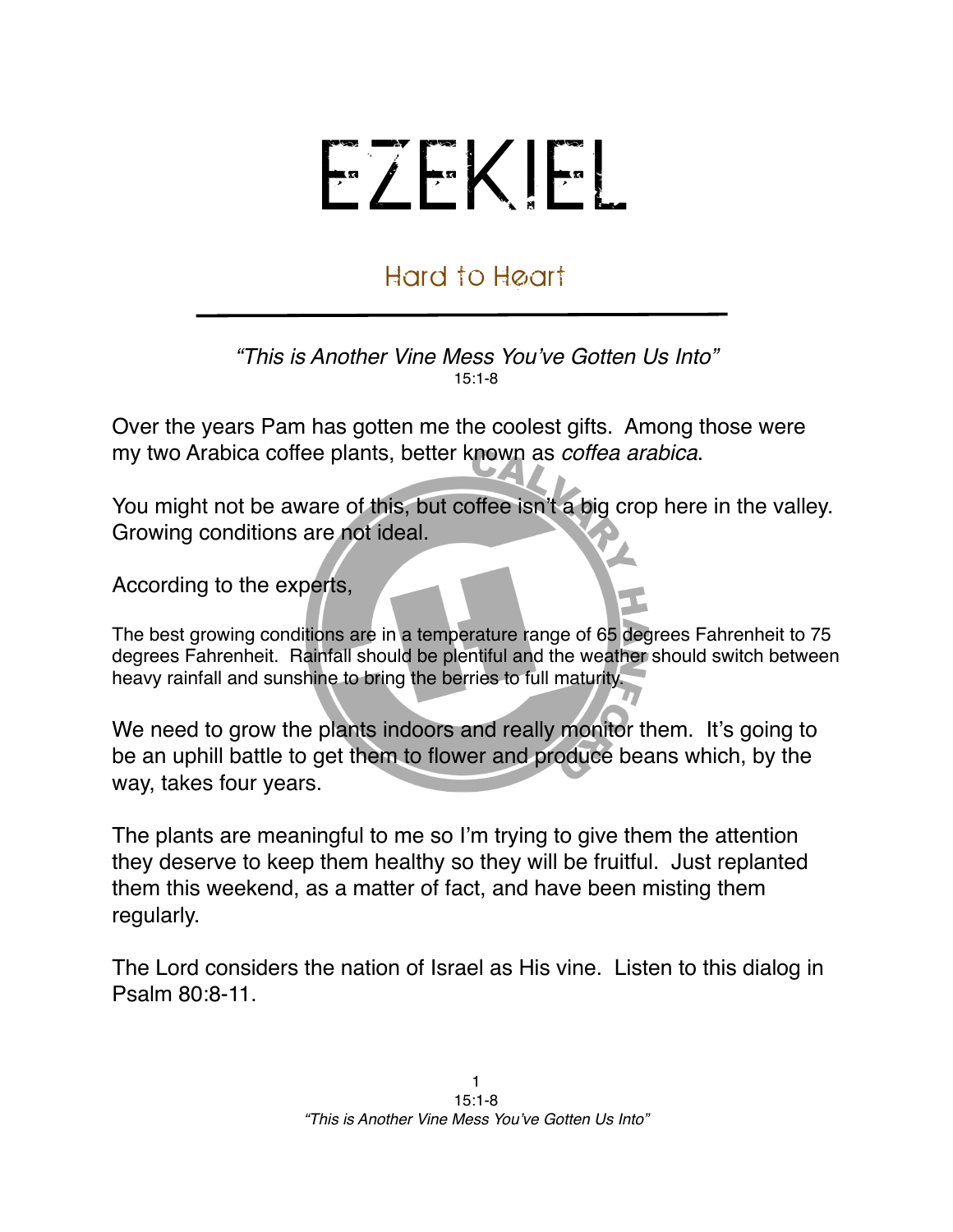Psalms 80:8 You have brought a vine out of Egypt; You have cast out the nations, and planted it.

Psalms 80:9 You prepared room for it, And caused it to take deep root, And it filled the land.

Psalms 80:10 The hills were covered with its shadow, And the mighty cedars with its boughs.

Psalms 80:11 She sent out her boughs to the Sea, And her branches to the River.

Trouble was, for all the care God provided for His vine, it failed to yield fruit. Listen to this further description, from Isaiah 5:1-7.

Isaiah 5:1 Now let me sing to my Well-beloved A song of my Beloved regarding His vineyard: My Well-beloved has a vineyard On a very fruitful hill.

Isaiah 5:2 He dug it up and cleared out its stones, And planted it with the choicest vine. He built a tower in its midst, And also made a winepress in it; So He expected it to bring forth good grapes, But it brought forth wild grapes.

Isaiah 5:3 "And now, O inhabitants of Jerusalem and men of Judah, Judge, please, between Me and My vineyard.

Isaiah 5:4 What more could have been done to My vineyard That I have not done in it? Why then, when I expected it to bring forth good grapes, Did it bring forth wild grapes? Isaiah 5:5 And now, please let Me tell you what I will do to My vineyard: I will take away its hedge, and it shall be burned; And break down its wall, and it shall be trampled down.

Isaiah 5:6 I will lay it waste; It shall not be pruned or dug, But there shall come up briers and thorns. I will also command the clouds That they rain no rain on it."

Isaiah 5:7 For the vineyard of the Lord of hosts is the house of Israel, And the men of Judah are His pleasant plant. He looked for justice, but behold, oppression; For righteousness, but behold, a cry for help.

Hosea echoed the same sentiment in Hosea 10:1-2.

Hosea 10:1 Israel empties his vine; He brings forth fruit for himself. According to the multitude of his fruit He has increased the altars; According to the bounty of his land They have embellished his sacred pillars.

Hosea 10:2 Their heart is divided; Now they are held guilty. He will break down their altars; He will ruin their sacred pillars.

Now Ezekiel, in chapter fifteen, is going to talk about Israel as God's vine. It's the first of three illustrations over the next three chapters that show Jerusalem and the Temple will not be spared from judgment.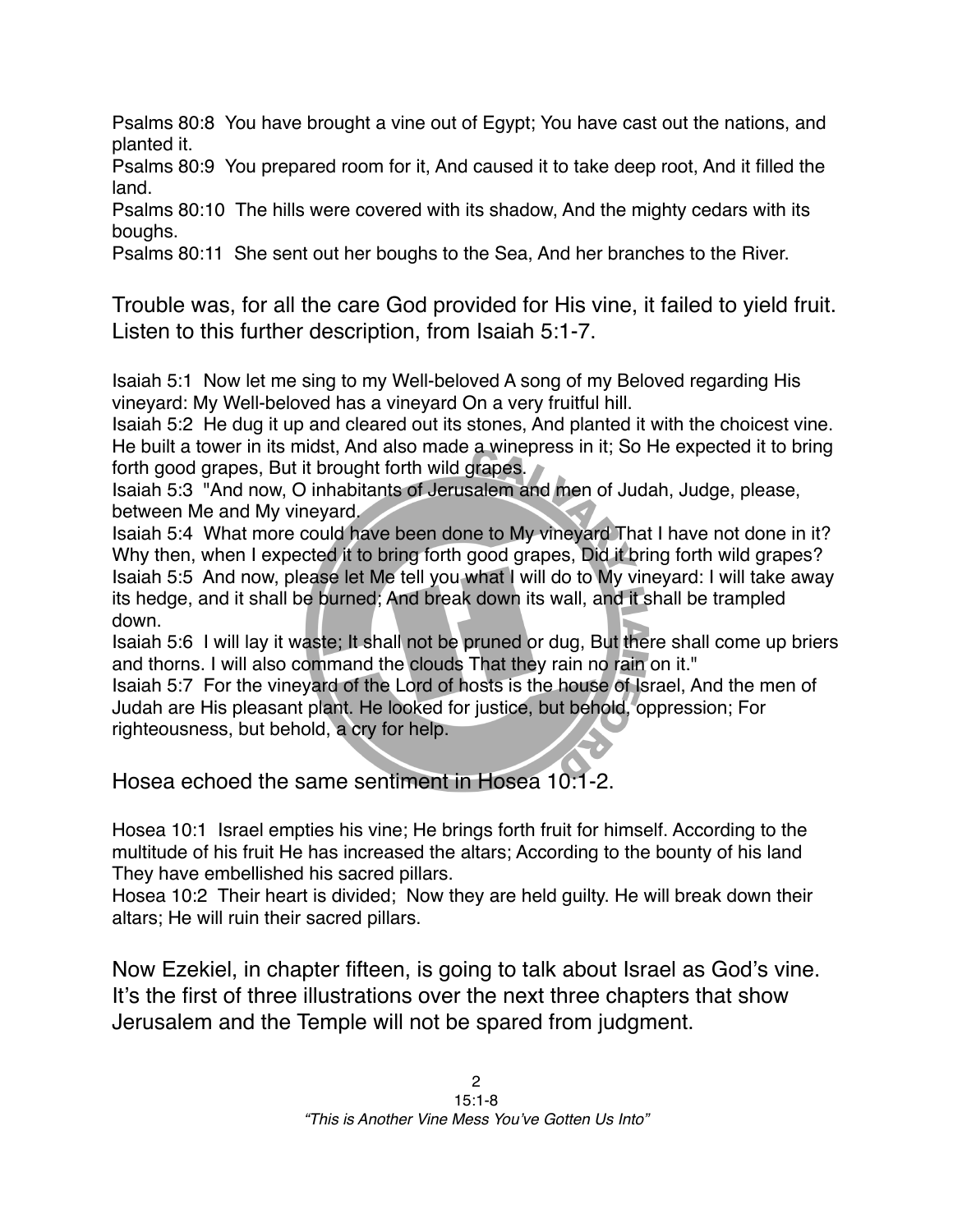Ezekiel 15:1 Then the word of the Lord came to me, saying: Ezekiel 15:2 "Son of man, how is the wood of the vine better than any other wood, the vine branch which is among the trees of the forest?

God asked Ezekiel a rhetorical question. He asked him what the wood from a grapevine was good for.

There are a lot of different trees and they each have their particular uses. I'm not much of a wood worker so I visited a website to glean the following information:

- Mahogany is a good carving wood and of a beautiful rich red color. It does split rather easily. Mahogany glues well and takes a fine polish.
- Red Maple is used in woodenware, cabinetwork, and furniture.
- Silver Maple is employed a great deal in trim and paneling.

You get the idea. So, what is the wood from grapevines good for? God answered for Ezekiel.

Ezekiel 15:3 Is wood taken from it to make any object? Or can men make a peg from it to hang any vessel on?

Nothwithstanding that some of you ladies make beautiful grapevine wreaths, in Israel the wood was considered useless. Nothing was "made" from it that had any real use or value. It wasn't even strong enough to make into a "peg to hang any vessel on" in the kitchen.

Ezekiel 15:4 Instead, it is thrown into the fire for fuel; the fire devours both ends of it, and its middle is burned. Is it useful for any work?

The wood from grapevines could be used as "fuel," but it wasn't really a firewood. When God said "the fire devours both ends of it, and its middle is burned," it seems to be a way of saying it burns very quickly.

It was burnt mostly to get rid of it and, as such, it was not an important fuel source. It was like burning your dead Christmas tree - which, by the way, I do not recommend!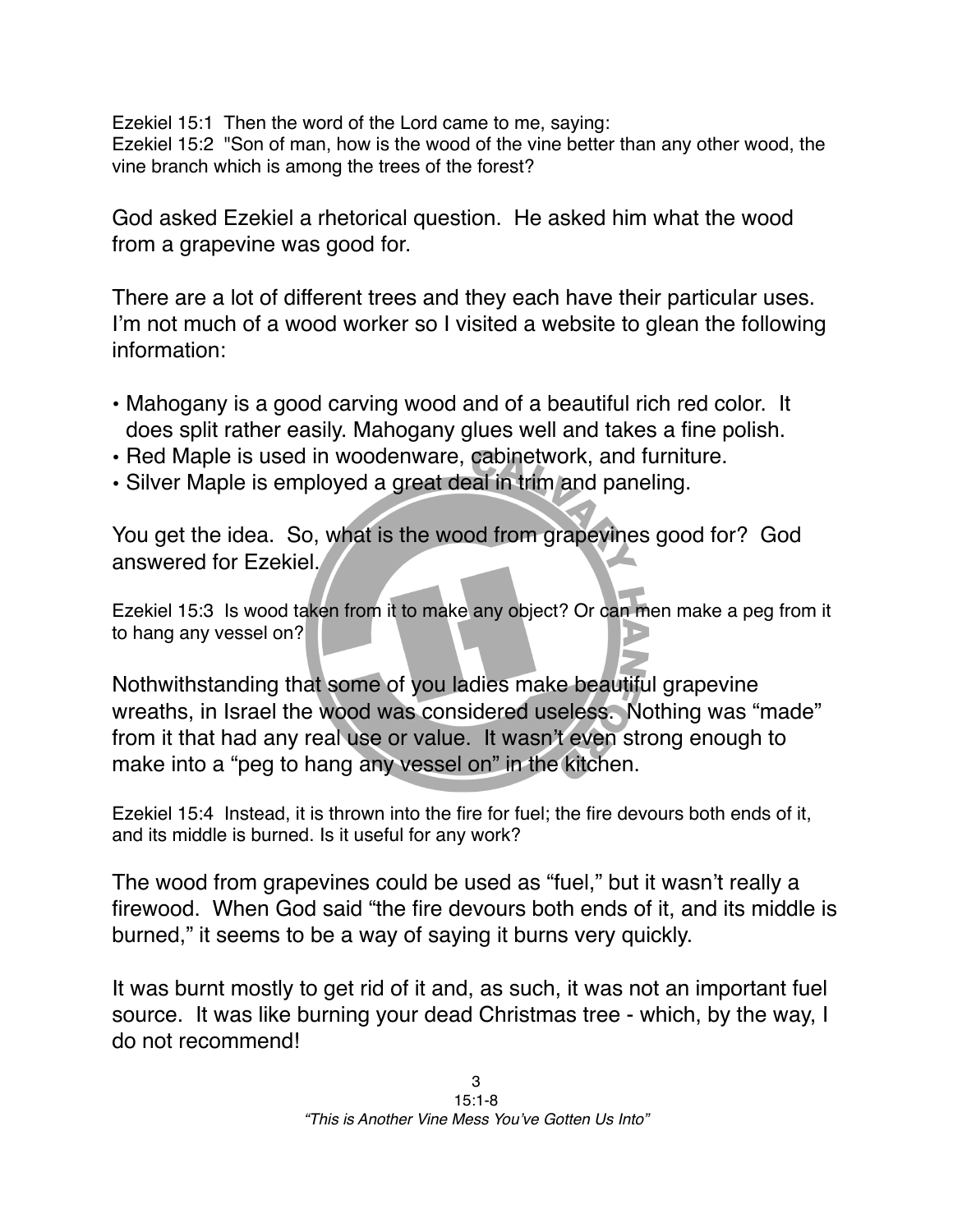Ezekiel 15:5 Indeed, when it was whole, no object could be made from it. How much less will it be useful for any work when the fire has devoured it, and it is burned?

It was useless before it was burned; it was rendered even more useless after it had been burned.

God was going to great lengths to exaggerate its uselessness as a wood. Now that God and Ezekiel were on the same page, the Lord gave Him the word for Israel

Ezekiel 15:6 "Therefore thus says the Lord God: 'Like the wood of the vine among the trees of the forest, which I have given to the fire for fuel, so I will give up the inhabitants of Jerusalem;

To the extent that Israel was only "wood," they were good for nothing and would be burned.

Ezekiel 15:7 and I will set My face against them. They will go out from one fire, but another fire shall devour them. Then you shall know that I am the Lord, when I set My face against them.

Historically this describes the end of the reign of Zedekiah. Rather than submitting to Babylon, as Jeremiah was prophesying, the Jews were trying to make alliances with Edom, Ammon, Tyre, Sidon, and Egypt. All of that would fail. The time for deliverance had passed. God had determined to bring them into captivity for a period of seventy years.

Ezekiel 15:8 Thus I will make the land desolate, because they have persisted in unfaithfulness,' says the Lord God."

They had "persisted in unfaithfulness." They were sinning, committing all manner of idolatry. In the Hosea passage it was described as having a divided heart and as bringing forth fruit for themselves rather than for God. Isaiah said God looked for grapes and found "wild grapes."

I really don't care that much if I ever get a coffee bean from my *coffea arabica*. It would be fun; but I'll be happy if the plants live and look healthy.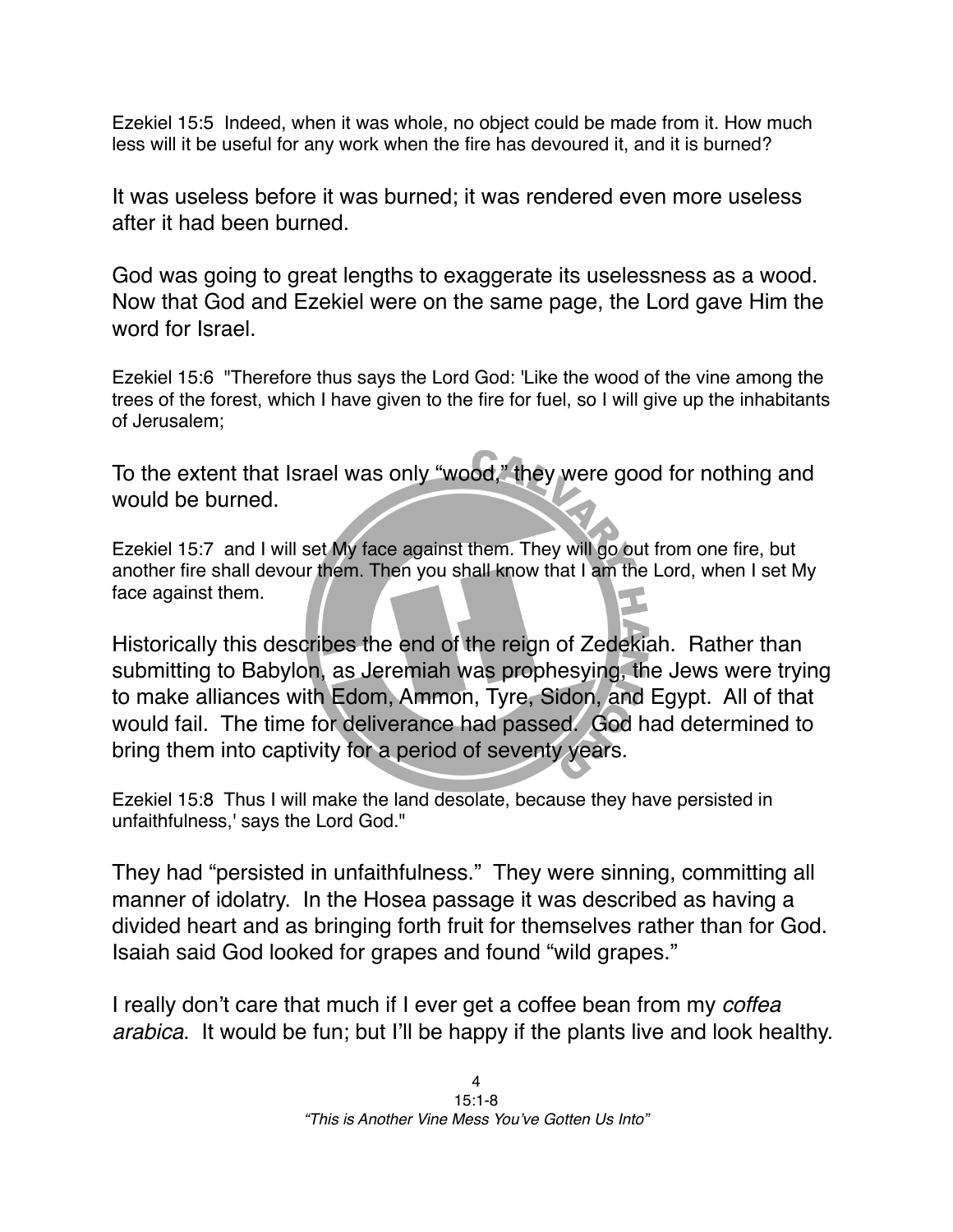But if I'm God, *I want fruit from my vine!*

Apart from bearing spiritual fruit, how did Israel compare to the other nations of the world? On most worldly scales of measure she would be grossly inferior.

It was to bring forth fruit, spiritual fruit, that God brought a vine out of Egypt, cast nations our of the Promised Land, and planted Israel in their stead. God intended that that the other nations would see the difference it made to know God and to walk with Him.

The message to the sixth centuries Jews in Jerusalem was pretty plain. Let's fast forward to the first century. Jesus was going around saying,

John 15:1 "I am the true vine, and My Father is the vinedresser.

Jews would have been familiar in part with the illustration. But Jesus didn't say Israel was the vine. He said He, an individual, was the "true vine." The implication is that in contrast to Israel, which became unfaithful and incurred the judgment of God, Jesus was faithful and thus fulfilled Israel's calling to be the vine of God.

The "vine" is a reference to what you and I would call the trunk. The job of the vinedresser is to tend the branches that abide in the trunk so that they produce fruit.

In verse five you learn that **you** are those branches!

John 15:2 "Every branch in Me that does not bear fruit He takes away; and every branch that bears fruit He prunes, that it may bear more fruit."

Who does Jesus mean when He says a branch that bears no fruit will be "taken away?" Believers, or nonbelievers?

• Could be nonbelievers. Outwardly they seem like branches; but they have no life in them, so they do not truly abide in the vine. When you follow this through, verse six is understood to be describing the final,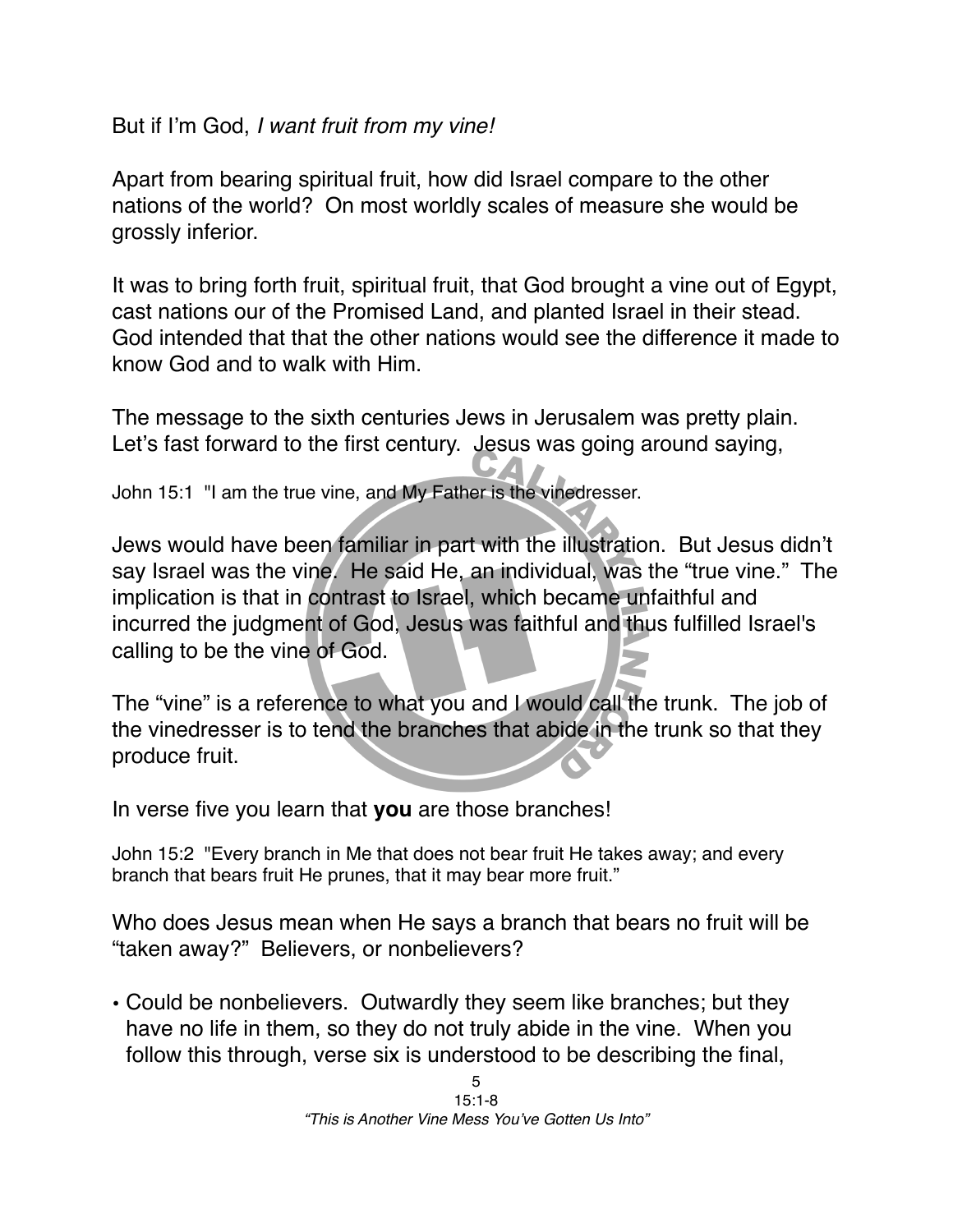eternal judgment of nonbelievers. Judas might provide an example of what Jesus is talking about. He had, in chapter thirteen, been dismissed, "taken away." Outwardly he seemed like a branch, but he never was abiding in the vine. Now he was headed for the eternal fires of Hell, described in verse six.

• Other Bible scholars say that Jesus was only talking to and about believers in these verses. So, will believers forfeit salvation and perish eternally? No. Verse six can be applied to the believer's loss of reward at the Judgement Seat of Jesus Christ. The "fire" and the "burning" are what is described in First Corinthians 3:11-15.

(I should mention that other Bible scholars point out that "take away" might also refer to a believer's premature death. There are instances in the New Testament of unfruitful believers dying prematurely as God disciplines them).

I'd like to suggest that Jesus is speaking to anyone who is not bearing fruit in his or her life.

- If there is no fruit in your life, you may be an nonbeliever. Regardless your outward attachment to the church or to Christians, you may never have been saved. If so, you will be taken away, cast out, thrown into the eternal fires of Hell and burned – unless you repent and receive Jesus Christ as your Savior!
- It's also only too possible that you are a Christian, but are unfruitful. The passage we read in First Corinthians indicates it is possible to be an unfruitful Christian. You need to begin to bear fruit so as not to suffer the loss of reward when the fire reveals it at the Judgement Seat of Jesus Christ. And you certainly don't want the Lord to discipline you with a premature death!

Let's say you are a believer. According to Jesus, you can bear "fruit," "more fruit," and "much fruit." Listen to verse two again:

John 15:2 "Every branch in Me that does not bear fruit He takes away; and every branch that bears fruit He prunes, that it may bear more fruit."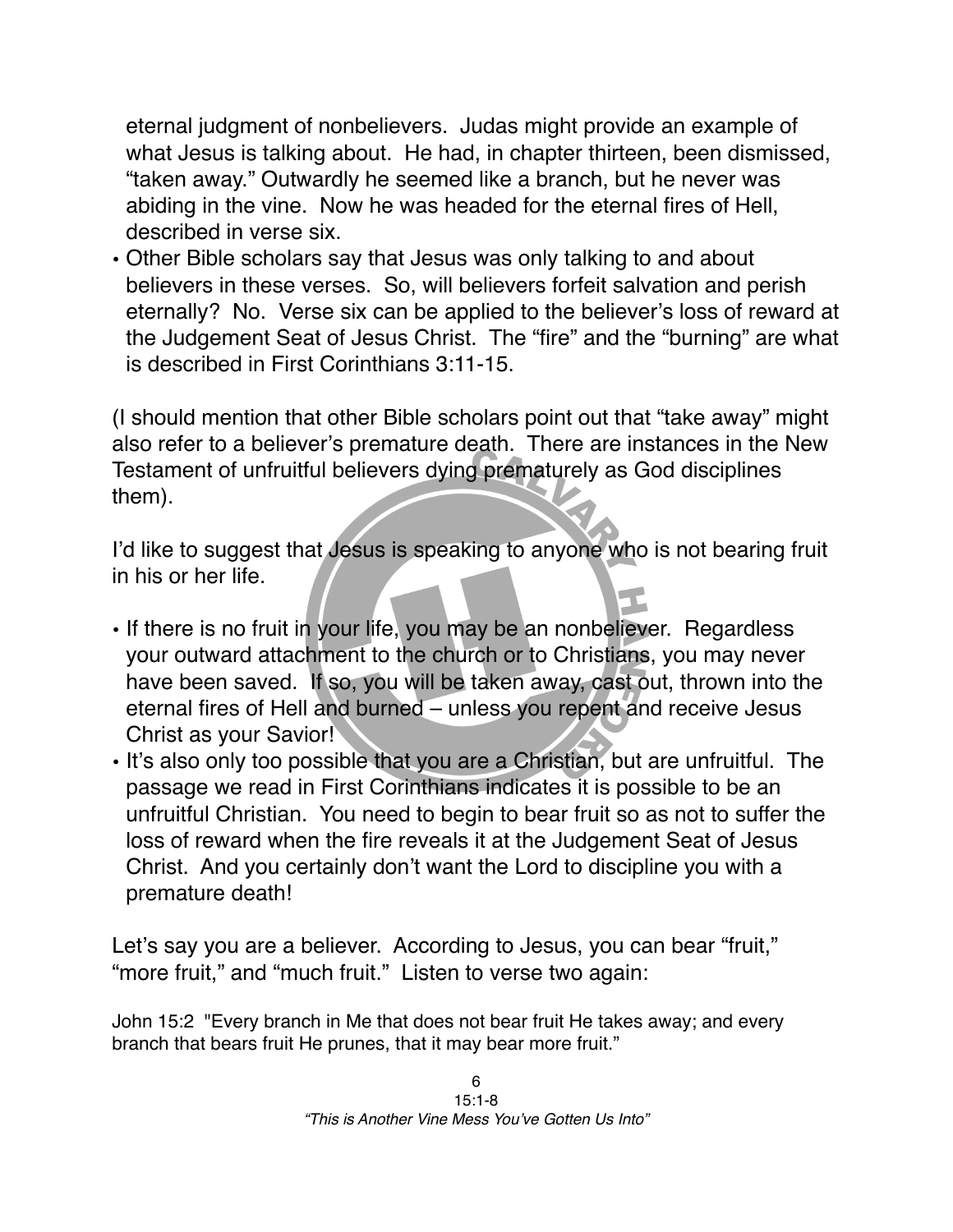If you are "in" Jesus, a believer but not bearing fruit, the Father will first "take" you "away." The Greek word for take away can mean *lift up* or *raise up*. It's not necessarily a picture of useless branches being removed. It's more a picture of them being refreshed. The vinedresser lifts them up to get more of the sun's light; he puts them in a position to encourage "fruit."

This is precisely how grapes are grown - on trellises, lifting them up.

The Father will somehow lift you more into the light of His Son, Jesus!

If you *are* bearing fruit, the Father will "prune" you so that you bear even "more fruit." This word "prune" can mean to cut, but it can also mean to *cleanse*. It's not the application of pruning shears, but rather the cleaning off of the branch with pure water. Vinedressers still use this technique as a gentle way to encourage fruit on the branches.

I know this is the meaning here because of what Jesus says next, in verse three:

John 15:3 "You are already clean because of the word which I have spoken to you."

The Father isn't lopping you off; He's lifting you up! He isn't cutting you; He's cleansing you! He exposes you to the Son of God through the Word of God to produce "fruit" and "more fruit" in your life.

With this as background, Jesus introduces your part in all this.

John 15:4 "Abide in Me, and I in you. As the branch cannot bear fruit of itself, unless it abides in the vine, neither can you, unless you abide in Me. John 15:5 "I am the vine, you are the branches. He who abides in Me, and I in him, bears much fruit; for without Me you can do nothing."

The illustration is simple: The branch is totally dependent upon the vine to live and to produce fruit. Abide in Jesus and you will produce fruit, more fruit, and much fruit.